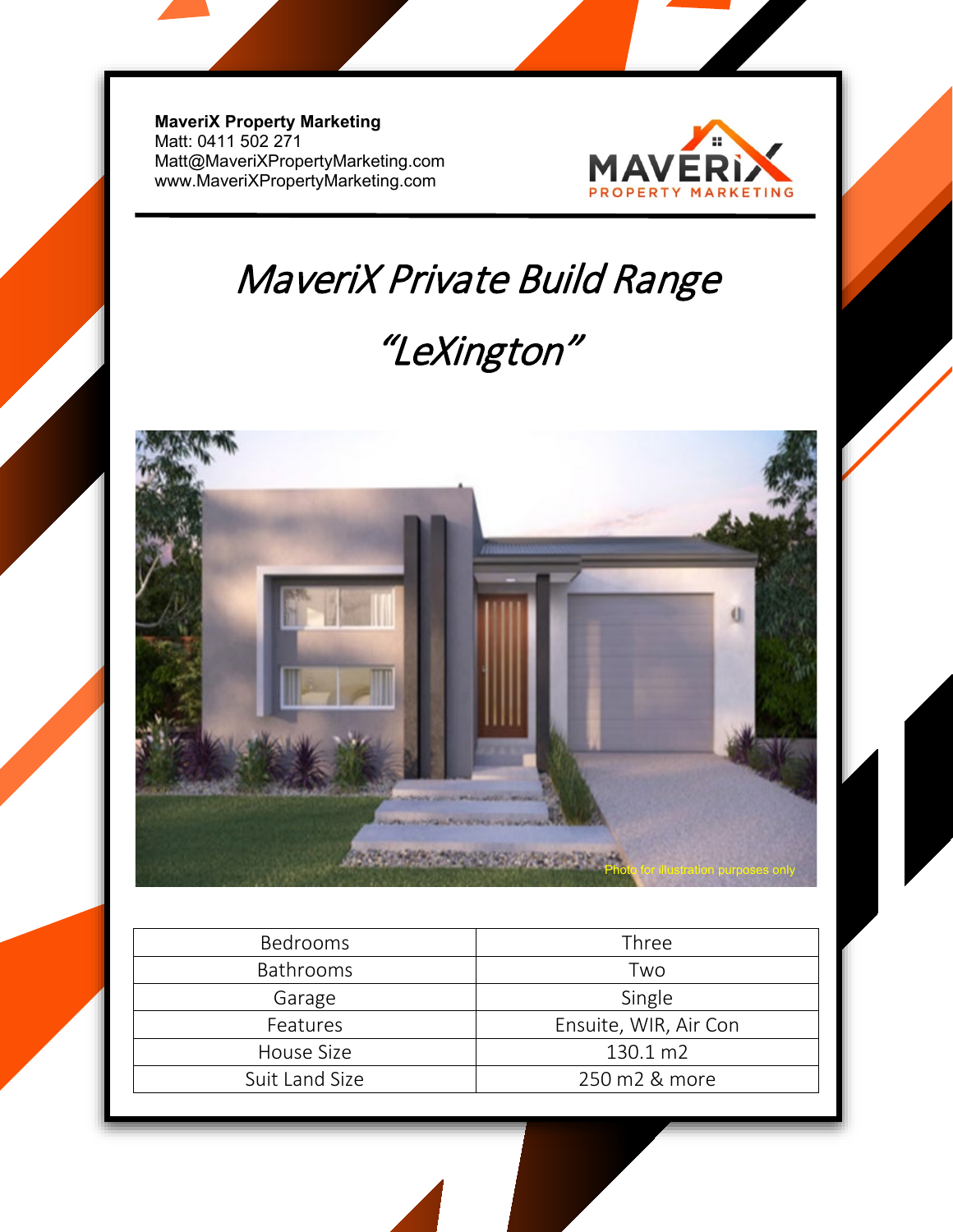#### Appraisal Summary:

Customizable yet complete.

The LeXington build has a total width of 8.45m and is designed to fit 250m2 blocks with 10m frontage. *LeXington* is designed to allow for a fully functional, street appealing, modern home in a clever, space efficient, 130m2 floor plan.

The package is 'ready to move in' with an impressive range of quality inclusions throughout.

Includes three bedrooms, ensuite and walk-in wardrobe to main bedroom at the rear of the property, offering privacy from the street and remaining bedrooms.

Single garage, linen cupboard, 2550mm (8 foot 6 inch) high ceilings throughout, 600mm x 600mm porcelain floor tiles to living and service areas, well designed kitchen with Omega stainless steel appliances and corner pantry.

Roofed and external grade large porcelain floor tiled alfresco, fully fenced, fully turfed back garden, decorative garden beds and turfed front garden, side access gate, exposed aggregate concrete drive, street appealing front elevation.

Built by a local, hands-on builder who ensures a high-quality construction and efficient build times. Read on to see what the *LeXington* package includes; ready to be purchased and built upon your land.

*Note: The MaveriX Property Marketing Private Built Range are designed to offer fully finished, ready to move in packages to those who have sourced or are in the process of sourcing their own land. These packages have been previously built by private, local builders who maintain their copyright for all plans and specifications. While inclusions can be customised and floor plans altered to suit your block, aspect, dimensions, budget or needs, these packages are designed to be purchased 'as is' and are quoted accordingly.* 

*Please enquire for further information, to build, or to discuss customisation.*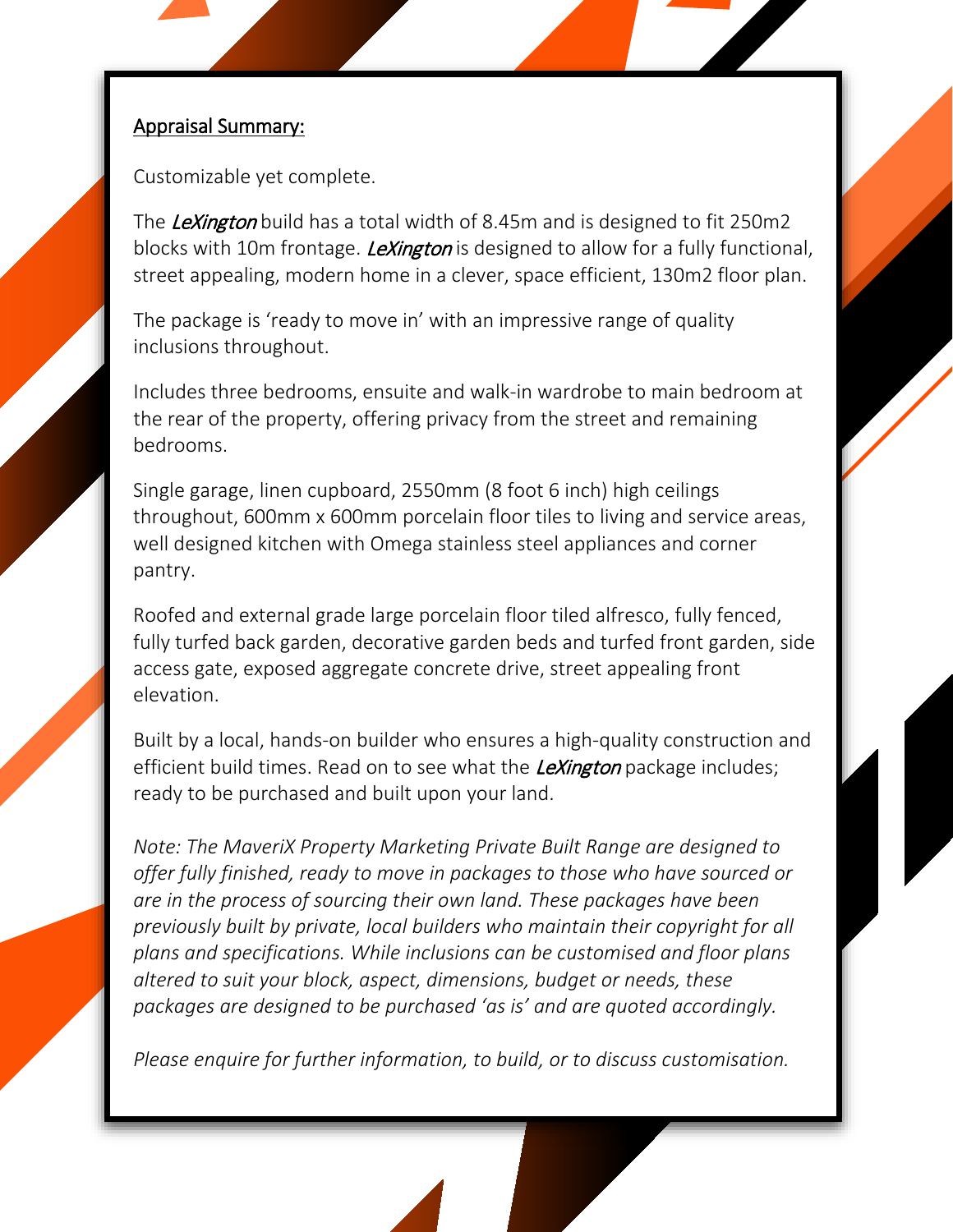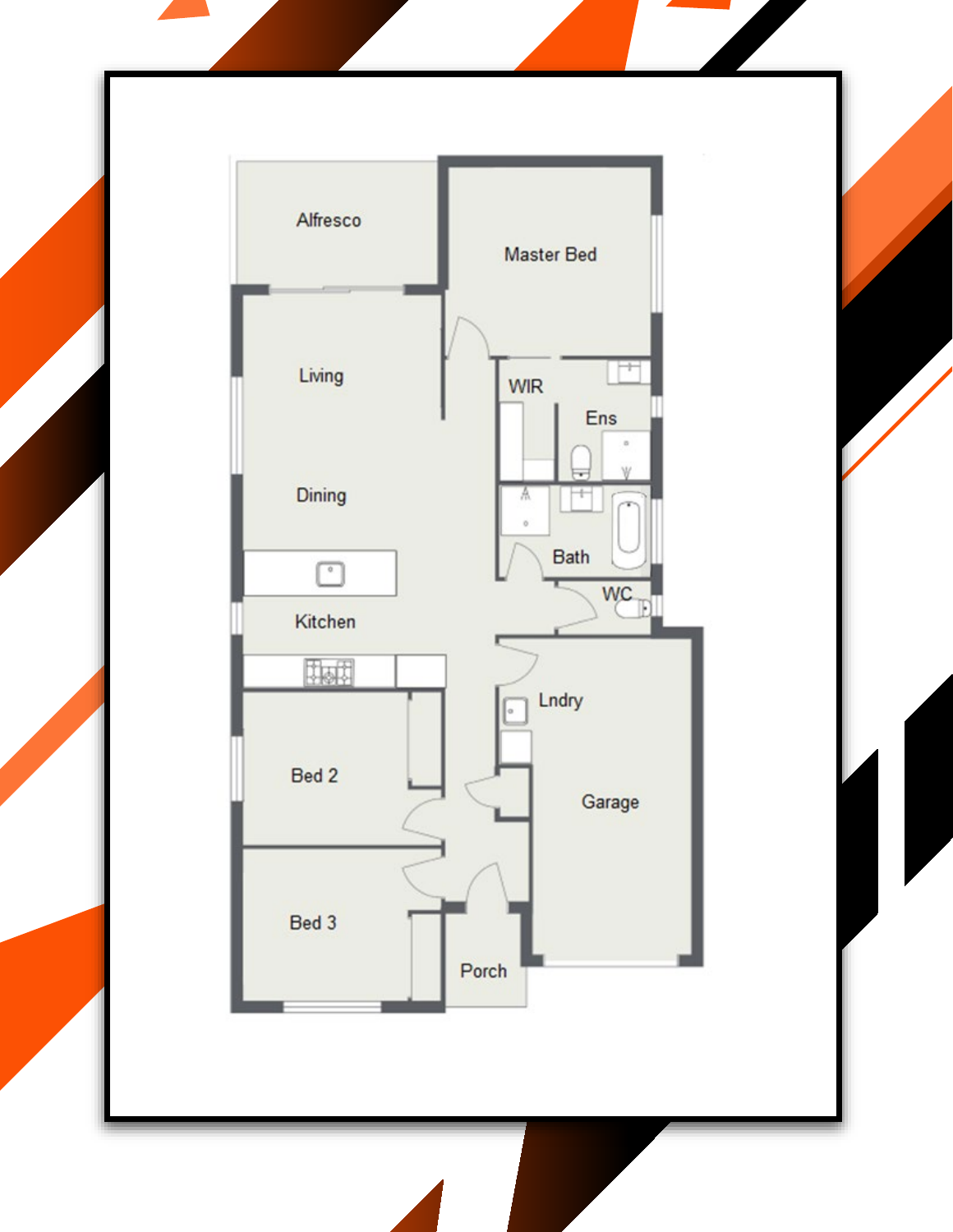#### Inclusion List:

- Colorbond roof (Custom Orb) profile with heavy duty sarking underneath
- Earthwool insulation Batts to ceilings throughout
- Decorative feature pier to front elevation, providing street appeal
- Colorbond fascia and gutter
- Colorbond roofed front entry porch, ceiling lined and sealed
- 1200mm wide feature timber and obscure glass front entry door
- Security deadbolt to front entry door
- Concrete floor slab (subject to 'M' classification)
- Combination of cement rendered and painted brickwork and external weatherproof cladding to all elevations. External weatherproof cladding over windows and infills, sealed and painted
- Sisalation (moisture proof barrier) fixed to timber frame behind all cladding and face brick
- 1.5 insulation Batts behind external wall cladding and brickwork
- 2.550 metre (8 foot 6 inch) high ceilings throughout
- Termite treated timber wall frames and roof trusses
- Powder coated aluminium windows and glass sliding doors
- Key-locks to all opening windows and glass sliding doors
- Nylon mesh flyscreens to all opening windows and glass sliding doors
- Sun block roll-a-blinds to all windows and glass sliding doors (excluding wet areas)
- Quality range of carpet, including 10mm underlay, to all bedrooms and wardrobes
- 600mm x 600mm porcelain floor tiles to front entry, kitchen, diningliving area, bathroom, wc and ensuite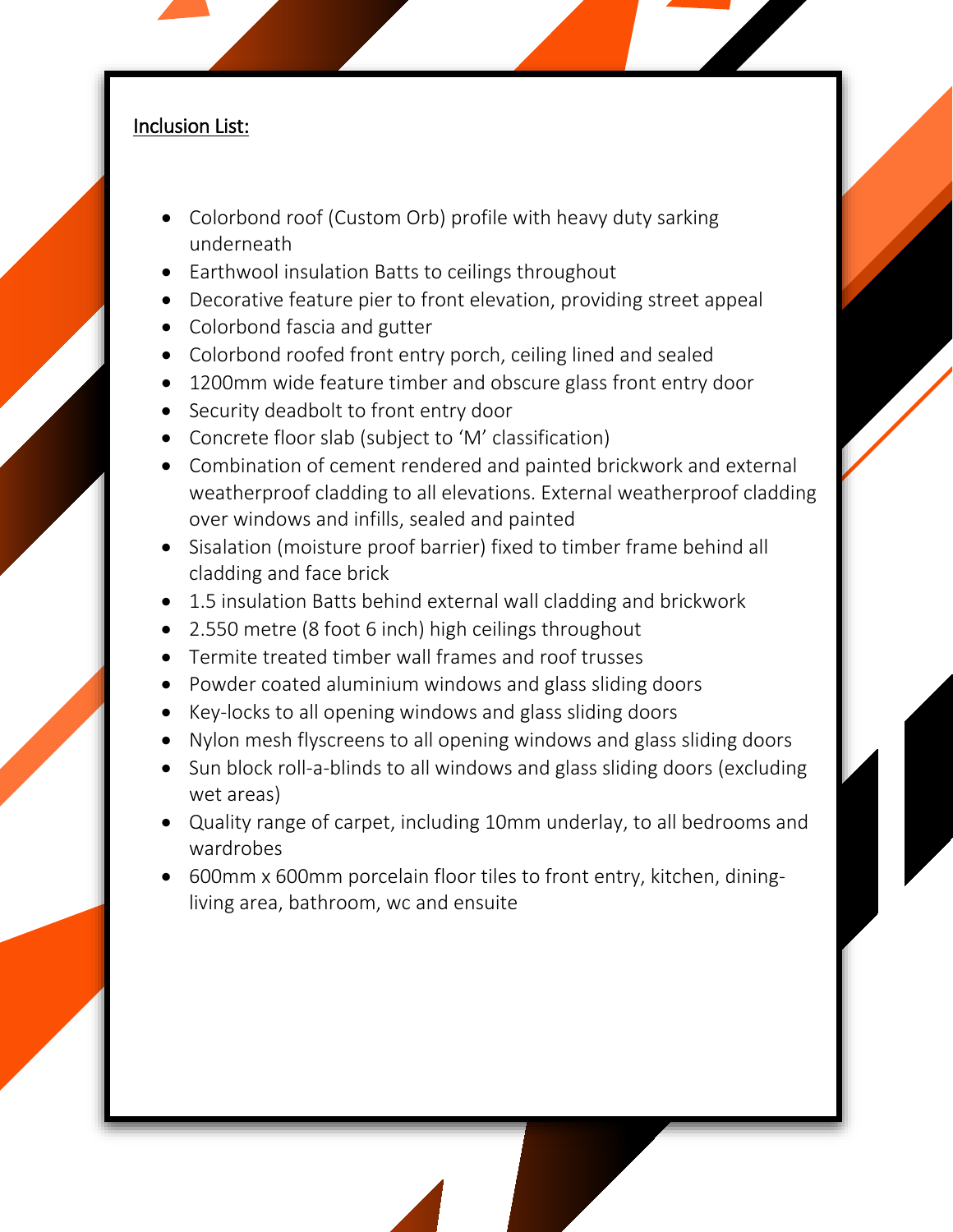- Ensuite to bedroom one, 20mm stone vanity bench top with Polytec 'soft-close' drawers, cupboard space, semi-recessed vitreous china vanity bowl, chrome mixer tapware with frameless full width mirror above. Semi frameless custom glass shower screen with pivot access door, flexible chrome shower hose and adjustable shower rose. Wall tiles to 2 metres high in shower. Dual flush close-coupled wc with 'soft close' lid and seat. Chrome double towel rail, chrome wc paper holder, light-heater-exhaust fan to ceiling and concealed Smart Tiled floor wastes
- Main bathroom has 20mm stone vanity bench top, Polytec 'soft-close' drawers, cupboard space, vitreous china bowl inset in bench top with chrome mixer tapware and frameless full width mirror above. Semi frameless custom glass shower screens with pivot access door, flexible chrome shower hose and adjustable shower rose. Wall tiles to 2 metres high in shower. Freestanding acrylic bathtub with chrome mixer tapware and spout, chrome double towel rail, light-heater-exhaust fan to ceiling, Smart Tile floor wastes and swing access door with privacy lock
- Separate dual flush close-coupled wc with 'soft close' lid and seat adjacent to main bathroom with chrome wc paper holder, exhaust fan and swing access door with privacy lock
- Built-in wardrobe to bedroom two and three; Whiteboard top shelf, stainless steel hanging rails and white vinyl faced sliding access doors
- Walk-in wardrobe to master bedroom; Whiteboard top shelf, bank of Whiteboard side shelves, stainless steel hanging rails and cavity access sliding door to bedroom
- Linen cupboard outside laundry with four rows of Whiteboard shelves and swing access door
- Hardwired smoke detectors with battery back-up in ceilings outside bedrooms as per council regulations
- Four blade ceiling fans to all bedrooms, and living area (4)
- Daiken 7kw split air-conditioning system installed to living area
- TV point / data points to living area
- House is prewired for National Broadband Network connection
- Earth leakage circuit breakers installed throughout house
- Ample double power points throughout house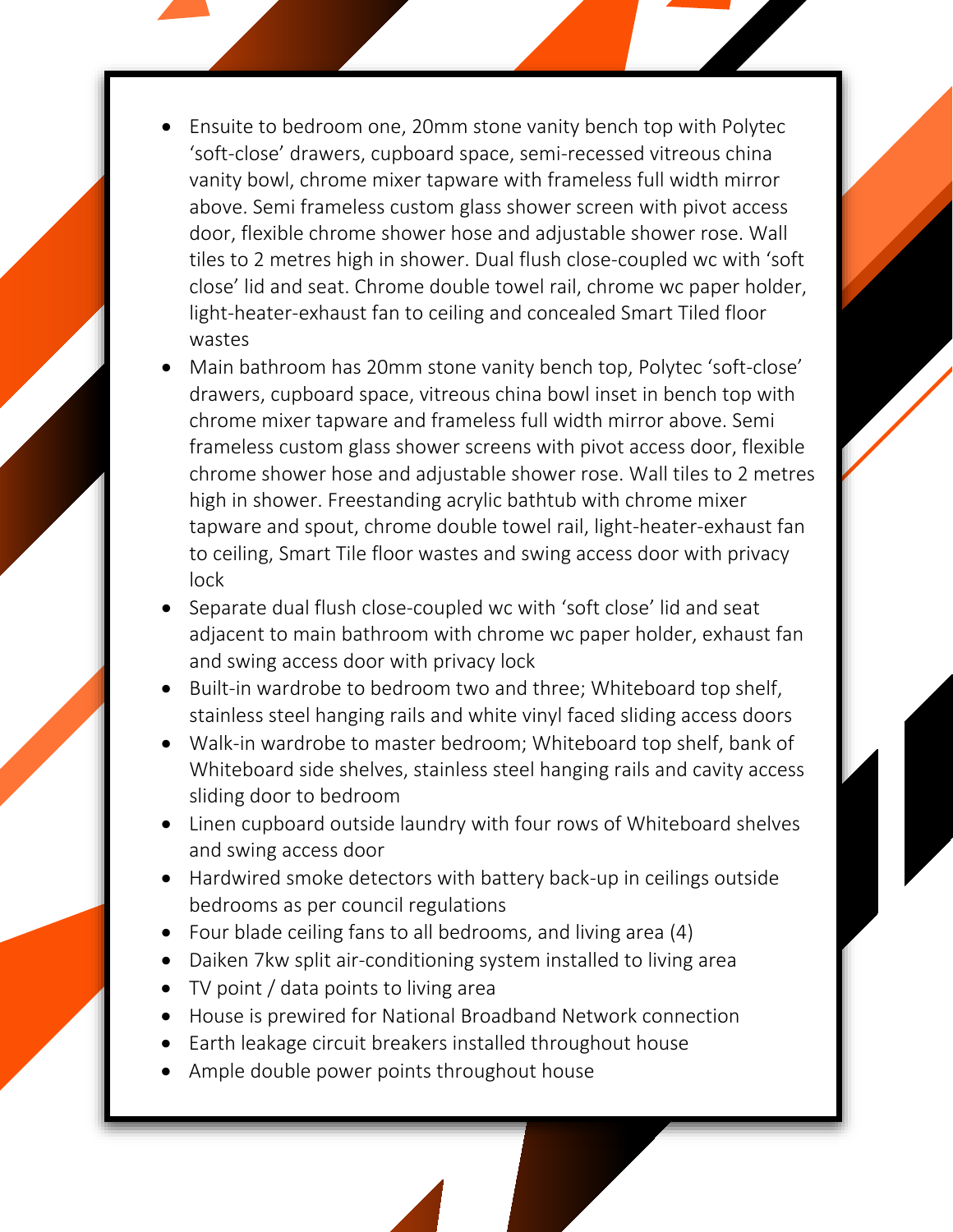- LED flush mounted down lights to living areas, bedrooms, and service areas. Oblong LED light tube to double garage, external light to undercover entertaining area, front entry and clothes drying area
- Flush panel internal doors with brushed chrome finish to lever type door handles
- Privacy lock to master bedroom internal access door
- Cushion or clip-on door stops to all internal swing doors
- Splayed timber 42mm wide architraves and 66mm high skirting boards
- Plasterboard lined internal walls and ceilings
- 90 mm coved plaster cornice to ceilings throughout
- Villaboard lined walls to all wet areas
- Kitchen with Polytec Melamine doors to floor and overhead cupboards, 20mm stone bench tops, Omega multi-function stainless steel fan forced wall oven with Omega ceramic hot plate, Omega stainless steel slide-out rangehood, Omega stainless steel faced dishwasher, double bowl stainless steel sink with drainer and Flickmixer tap. Corner pantry with four melamine shelves, 'soft close' feature to pot drawer, plate drawers and cupboard doors, contrasting coloured 600mm x 300mm porcelain splashback tiles above bench tops to underneath overhead cupboards, fridge recess with water connection and breakfast bar
- Internal laundry in garage with 45L stainless steel laundry tub inset into 20mm Caesarstone bench tops. Adjacent cupboard with 'soft close' Polytec doors. Flickmixer tap inset and concealed washing machine taps
- Plain concreted footpath from laundry to clothesline and side of house boundary
- Foldaway Slimline clothesline supplied and installed
- 26L instantaneous continuous flow gas hot water system installed and fully operational
- Single garage with Colorbond Slimline remote controlled automatic opening door (2 handsets plus one wall mounted) and internal swing door access
- Exposed aggregate concrete drive to garage
- Outdoor entertaining area (Alfresco) with glass sliding access doors from living area, under main roof, lined and sealed with 600mm x 600mm external grade porcelain floor tiles